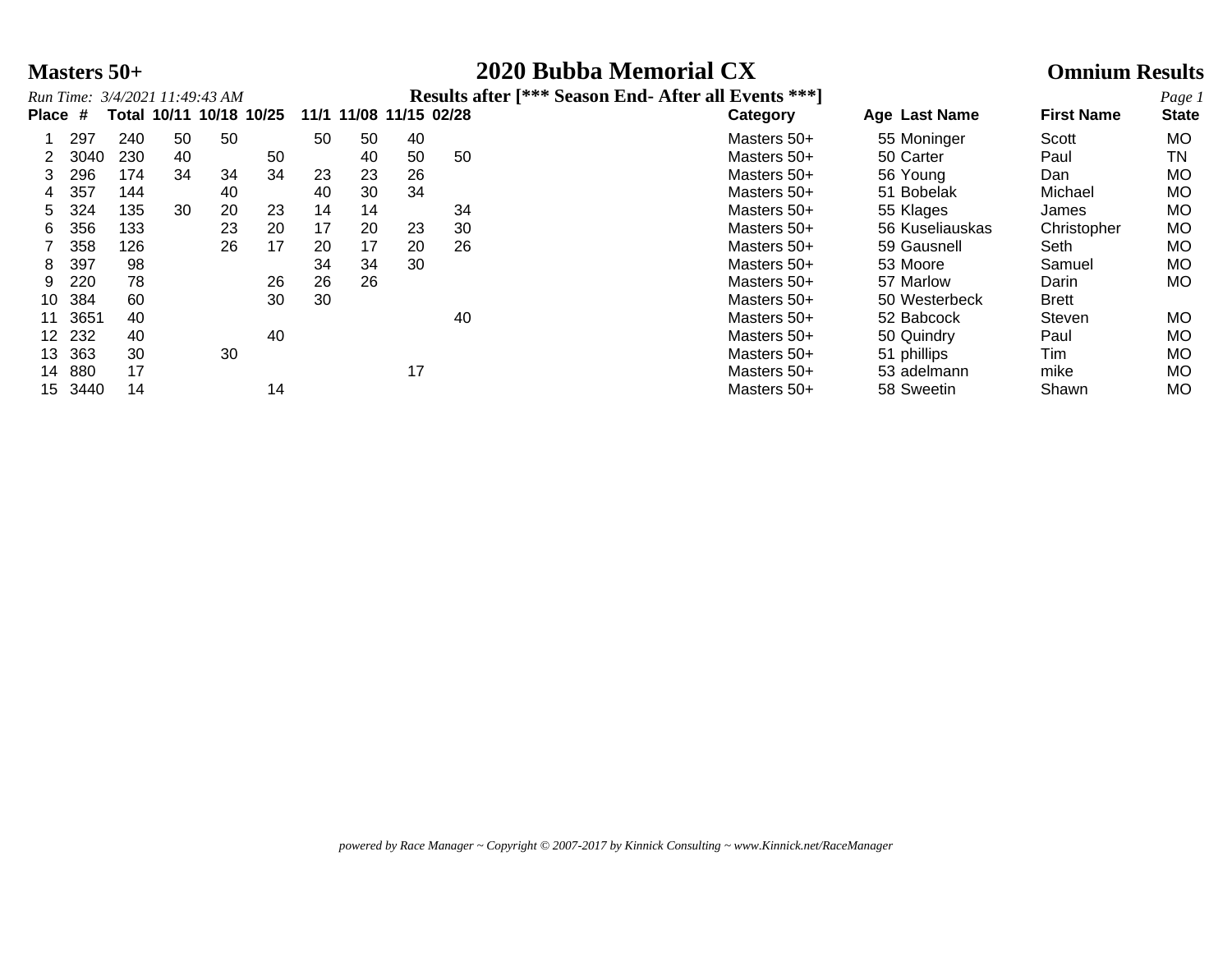## **Singlespeed 2020 Bubba Memorial CX Omnium Results**

|           |     | Run Time: 3/4/2021 11:49:43 AM |    |     |                         |     |     | <b>Results after [*** Season End- After all Events ***]</b> |             |               |                   | Page 1       |
|-----------|-----|--------------------------------|----|-----|-------------------------|-----|-----|-------------------------------------------------------------|-------------|---------------|-------------------|--------------|
| Place $#$ |     |                                |    |     | Total 10/11 10/18 10/25 |     |     | 11/1 11/08 11/15 02/28                                      | Category    | Age Last Name | <b>First Name</b> | <b>State</b> |
|           | 294 | 250                            | 50 | -50 | 50                      | -50 | -50 |                                                             | Singlespeed | 36 Bible      | Cage              |              |
|           | 876 | 50                             |    |     |                         |     |     | 50                                                          | Singlespeed | 27 Kukla      | Brian             | МO           |
|           | 399 | 40                             |    |     |                         | 40  |     |                                                             | Singlespeed | 26 Gainer     | <b>Brian</b>      | MО           |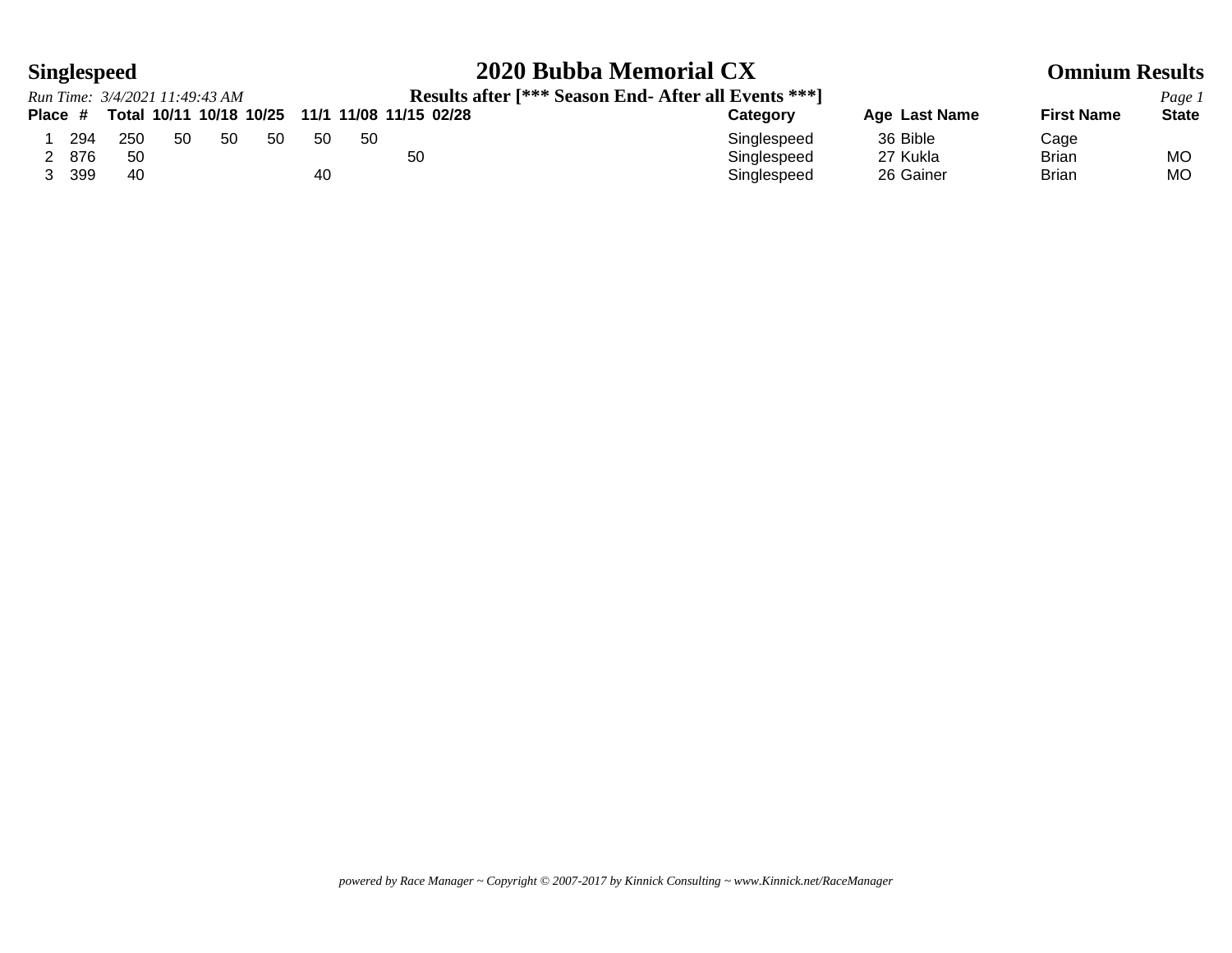### **Juniors 2020 Bubba Memorial CX Omnium Results**

|         |      | Run Time: 3/4/2021 11:49:43 AM |    |    |                         |    |                        |    |    | Results after [*** Season End- After all Events ***] |                |                   | Page 1       |
|---------|------|--------------------------------|----|----|-------------------------|----|------------------------|----|----|------------------------------------------------------|----------------|-------------------|--------------|
| Place # |      |                                |    |    | Total 10/11 10/18 10/25 |    | 11/1 11/08 11/15 02/28 |    |    | <b>Category</b>                                      | Age Last Name  | <b>First Name</b> | <b>State</b> |
|         | 291  | 263                            | 50 | 23 | 40                      | 50 | 50                     | 50 |    | <b>Juniors</b>                                       | 12 Johnson     | Riley             | МO           |
|         | 326  | 234                            | 30 | 34 | 26                      | 34 | 30                     | 30 | 50 | Juniors                                              | 13 Lembke      | Carter            | МO           |
|         | 367  | 228                            |    | 40 | 34                      | 40 | 34                     | 40 | 40 | <b>Juniors</b>                                       | 15 Baugh       | Logan             | МO           |
| 4       | 763  | 156                            |    | 30 | 30                      |    | 40                     | 26 | 30 | Juniors                                              | 17 Stafford    | Andrew            | МO           |
| 5       | 370  | 142                            |    | 17 | 20                      | 30 | 26                     | 23 | 26 | Juniors                                              | 15 Chase       | Neftali           | МO           |
| 6       | 317  | 140                            | 40 | 50 | 50                      |    |                        |    |    | Juniors                                              | 15 Istvan      | Jens              | МO           |
|         | 305  | 102                            | 34 |    |                         |    |                        | 34 | 34 | Juniors                                              | 14 Bernstein   | Cooper            | ΙA           |
| 8       | 313  | 52                             | 26 | 26 |                         |    |                        |    |    | Juniors                                              | 12 Hagedorn    | Grady             | IL           |
| 9       | 764  | 43                             |    |    |                         |    |                        | 20 | 23 | Juniors                                              | 6 Dickerson    | <b>Brayden</b>    | IL           |
| 10      | 331  | 43                             | 20 |    |                         |    | 23                     |    |    | Juniors                                              | 10 Moody       | Aiden             | МO           |
| 11      | 312  | 43                             | 23 | 20 |                         |    |                        |    |    | Juniors                                              | 14 Hagedorn    | Emily             | IL           |
| 12.     | -827 | 26                             |    |    |                         | 26 |                        |    |    | Juniors                                              | Hendrickson    | Conner            | МO           |
| 13      | 828  | 23                             |    |    |                         | 23 |                        |    |    | Juniors                                              | 10 Hendrickson | Capen             |              |
| 14      | 385  | 23                             |    |    | 23                      |    |                        |    |    | Juniors                                              | 13 Hill        | Ethan             | <b>MO</b>    |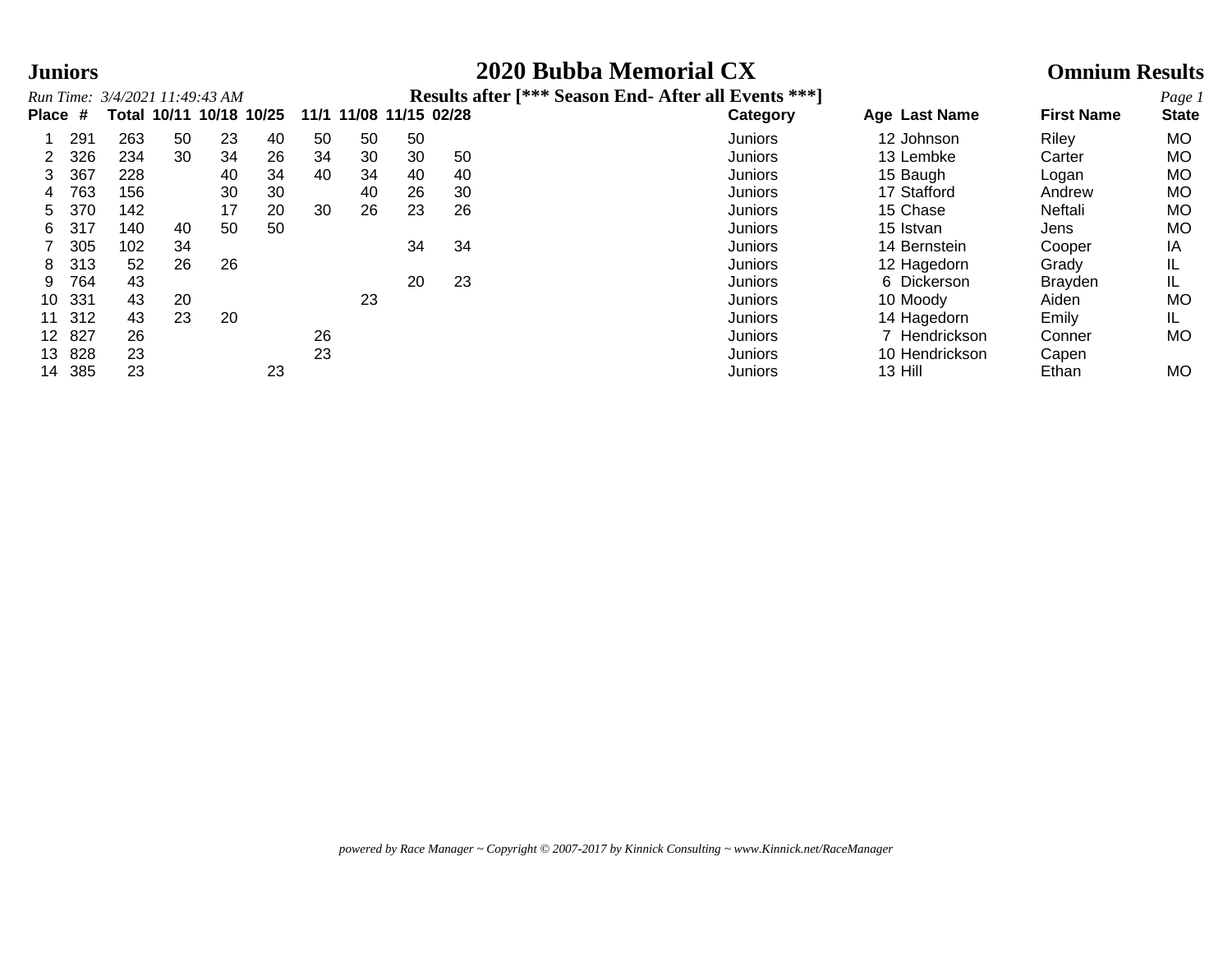### **Women A 2020 Bubba Memorial CX Omnium Results**

|         |      | Run Time: 3/4/2021 11:49:43 AM |    |    |                         |     |                        |    |     | Results after [*** Season End- After all Events ***] |               |                   | Page 1       |
|---------|------|--------------------------------|----|----|-------------------------|-----|------------------------|----|-----|------------------------------------------------------|---------------|-------------------|--------------|
| Place # |      |                                |    |    | Total 10/11 10/18 10/25 |     | 11/1 11/08 11/15 02/28 |    |     | Category                                             | Age Last Name | <b>First Name</b> | <b>State</b> |
|         | 762  | 350                            | 50 | 50 | 50                      | -50 | 50                     | 50 | -50 | Women's A                                            | 54 Siegel     | <b>Britta</b>     | MO.          |
|         | 187  | 262                            | 34 | 40 | 40                      | 34  | 40                     | 40 | 34  | Women's A                                            | 40 Wilger     | Jamie             | МO           |
|         | 2920 | 162                            |    | 34 | 34                      | 30  | 30                     | 34 |     | Women's A                                            | 53 Bragg      | Stacy             | МO           |
| 4       | 303  | 74                             | 40 |    |                         |     | 34                     |    |     | Women's A                                            | 40 Bax        | Carrie            | MО           |
| $5 -$   | 758  | 40                             |    |    |                         |     |                        |    | 40  | Women's A                                            | 99 Artison    | Elle              | WI           |
| 6.      | 836  | 40                             |    |    |                         | 40  |                        |    |     | Women's A                                            | 30 Weaver     | Ashlev            | MO           |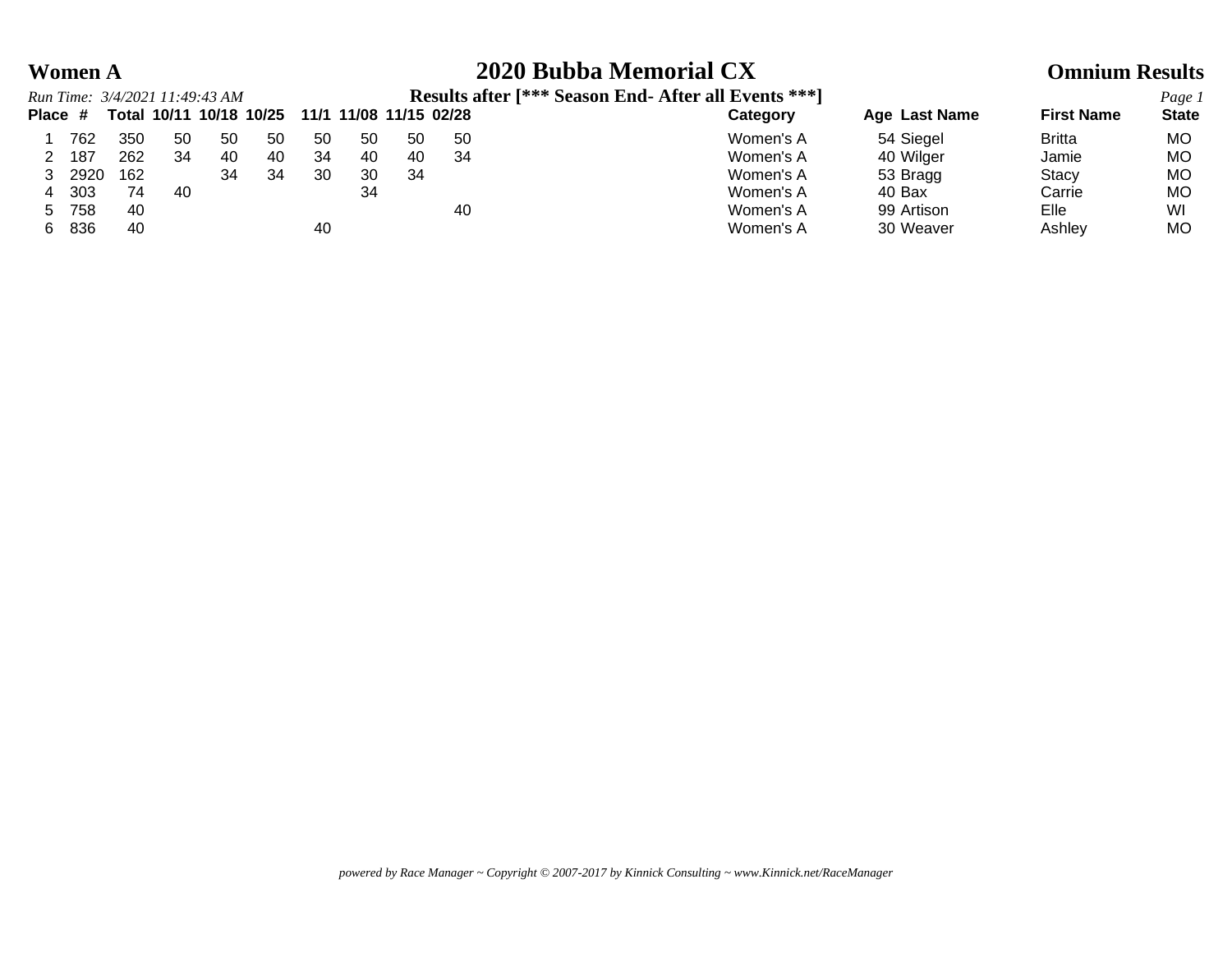### **Women B 2020 Bubba Memorial CX Omnium Results**

|         |      |     |    | Run Time: 3/4/2021 11:49:43 AM |                         |    |                        |    |    | Results after [*** Season End- After all Events ***] |                      |                   | Page 1       |
|---------|------|-----|----|--------------------------------|-------------------------|----|------------------------|----|----|------------------------------------------------------|----------------------|-------------------|--------------|
| Place # |      |     |    |                                | Total 10/11 10/18 10/25 |    | 11/1 11/08 11/15 02/28 |    |    | Category                                             | <b>Age Last Name</b> | <b>First Name</b> | <b>State</b> |
|         | 3380 | 300 |    | 50                             | 50                      | 50 | 50                     | 50 | 50 | Women's B                                            | 21 Schnettgoecke     | Nicolette         | MO.          |
|         | 293  | 228 | 50 | 40                             | 34                      | 34 |                        | 30 | 40 | Women's B                                            | 34 Cooper            | Lory              | MO.          |
|         | 307  | 90  | 30 |                                |                         |    |                        | 26 | 34 | Women's B                                            | 46 Bernstein         | Kerrie            | ΙA           |
| 4       | 372  | 90  |    | 26                             |                         | 30 | 34                     |    |    | Women's B                                            | 31 Crumley           | Mary              |              |
| 5.      | 395  | 80  |    |                                |                         | 40 |                        | 40 |    | Women's B                                            | 99 Artison           | Elle              | WI           |
| 6       | 289  | 76  | 23 | 30                             |                         | 23 |                        |    |    | Women's B                                            | 26 Seggebruch        | Paige             | <b>MO</b>    |
|         | 374  | 68  |    | 34                             |                         |    |                        | 34 |    | Women's B                                            | 36 Cushard           | Courtney          |              |
| 8       | 400  | 66  |    |                                |                         | 26 | 40                     |    |    | Women's B                                            | 99 Wheeler           | Audrey            |              |
| 9       | 271  | 60  |    |                                | 30                      |    | 30                     |    |    | Women's B                                            | 25 Huck              | Rachel            | <b>MO</b>    |
| 10      | 3470 | 49  | 26 |                                |                         |    |                        | 23 |    | Women's B                                            | 34 Yanchilina        | Anastasia         | МO           |
| 11      | 89   | 40  |    |                                | 40                      |    |                        |    |    | Women's B                                            | 34 Redensek          | Veronika          | МO           |
| $12 \,$ | 292  | 40  | 40 |                                |                         |    |                        |    |    | Women's B                                            | 53 Bragg             | <b>Stacy</b>      | МO           |
| 13      | 265  | 34  | 34 |                                |                         |    |                        |    |    | Women's B                                            | 31 Henning           | Christina         | MO.          |
| 14      | 765  | 30  |    |                                |                         |    |                        |    | 30 | Women's B                                            | 99 Nester            | Jana              |              |
| 15      | 398  | 20  |    |                                |                         | 20 |                        |    |    | Women's B                                            | 20 Gomes             | Melissa           | МO           |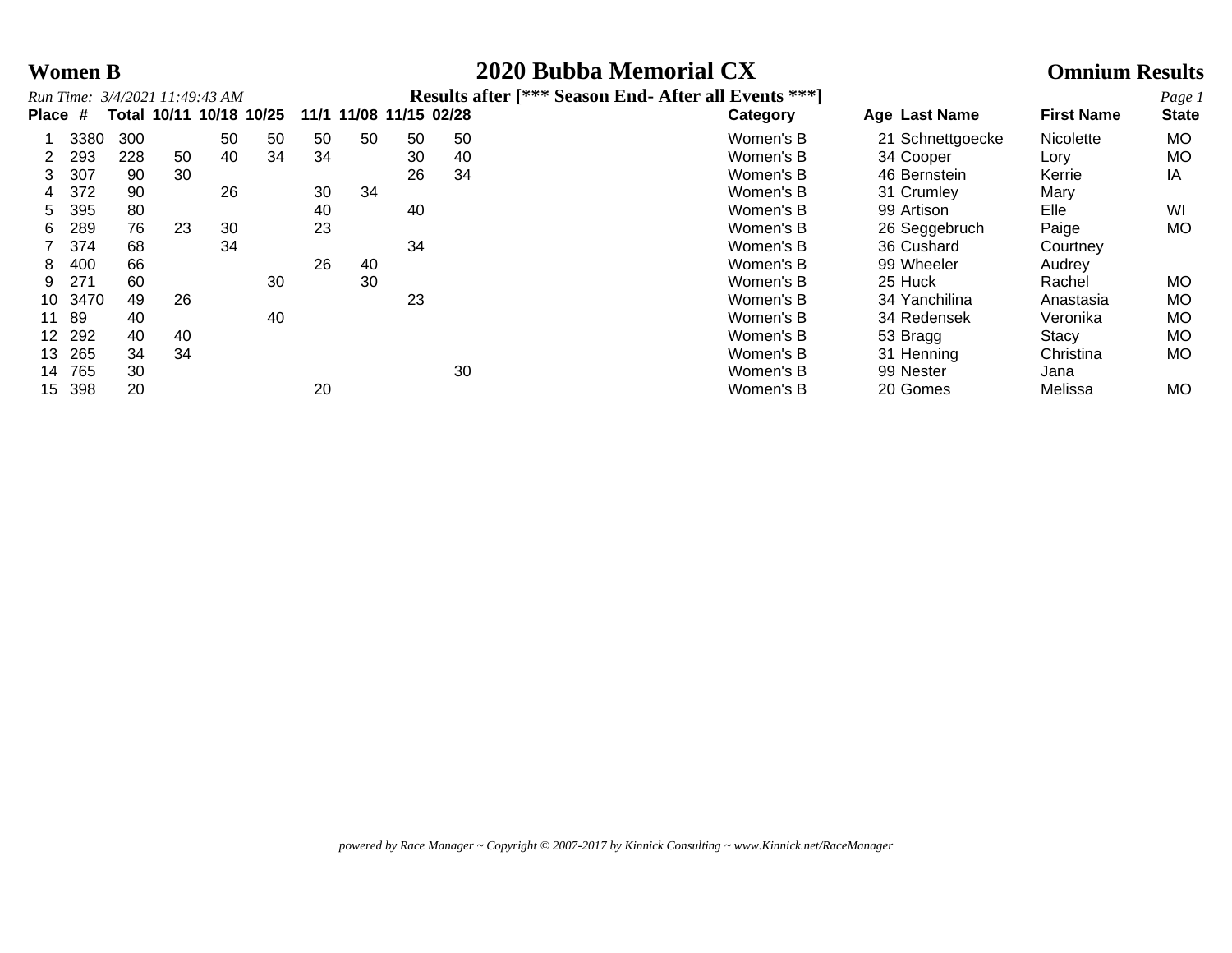| Race |
|------|
|      |

### **C Race 2020 Bubba Memorial CX Omnium Results**

|                 |         | Run Time: 3/4/2021 11:49:43 AM |       |                         |                |                |                |                        |    | Results after [*** Season End- After all Events ***] |                   |                   | Page 1       |
|-----------------|---------|--------------------------------|-------|-------------------------|----------------|----------------|----------------|------------------------|----|------------------------------------------------------|-------------------|-------------------|--------------|
| Place #         |         |                                |       | Total 10/11 10/18 10/25 |                |                |                | 11/1 11/08 11/15 02/28 |    | Category                                             | Age Last Name     | <b>First Name</b> | <b>State</b> |
|                 | 286     | 206                            | 40    | 34                      |                | 40             | 12             | 40                     | 40 | C Race                                               | 35 Kemmis         | Michael (Sean)    | <b>MO</b>    |
| 2               | 30      | 157                            | 10    | 23                      | 10             | 34             | 30             | 50                     |    | C Race                                               | 46 Collier        | Tom               | <b>MO</b>    |
| 3               | 325     | 150                            | 20    | 17                      | 17             | 30             | 17             | 23                     | 26 | C Race                                               | 55 Kusterer       | Robert            | <b>MO</b>    |
| 4               | 369     | 134                            |       | 10                      | 30             | 26             | 26             | 30                     | 12 | C Race                                               | 51 Chase          | Matthew           | MO           |
| 5               | 8       | 130                            | 30    | 50                      | 50             |                |                |                        |    | C Race                                               | 48 Schellenberger | Kurt              | MO           |
| 6               | 58      | 102                            | 12    | 26                      | 23             | 10             |                | 14                     | 17 | C Race                                               | 46 Rowold         | David             | <b>MO</b>    |
|                 | 3510    | 98                             |       | 30                      |                |                | 34             | 34                     |    | C Race                                               | 21 Nilsen         | Kristian          | <b>MO</b>    |
| 8               | 761     | 92                             | 14    | 14                      | 26             |                |                | 8                      | 23 | C Race                                               | 36 Helvey         | John              | MO           |
| 9               | 3660    | 85                             |       | 4                       | 9              | 17             | 9              | 12                     | 34 | C Race                                               | 25 Meyer          | Stephan           | <b>MO</b>    |
| 10              | 376     | 62                             |       | 20                      | 20             | 14             | 8              |                        |    | C Race                                               | 59 Holman         | Darryl            | <b>MO</b>    |
| 11              | 377     | 61                             |       | 12                      |                | 23             |                | 26                     |    | C Race                                               | 41 Mcloed         | Jeremy            | MO           |
| 12 <sup>2</sup> | 756     | 50                             |       |                         |                |                |                |                        | 50 | C Race                                               | 29 Dickerson      | Jared             | IL.          |
| 13              | 3340    | 50                             |       |                         |                |                | 50             |                        |    | C Race                                               | 62 Pacini         | Tony              | <b>MO</b>    |
| 14              | 868     | 50                             |       |                         |                | 50             |                |                        |    | C Race                                               | 33 Stewart        | Justin            | <b>MO</b>    |
| 15              | 349     | 50                             | 50    |                         |                |                |                |                        |    | C Race                                               | 99 Martin         | Johnny            | MO           |
| 16              | 332     | 41                             | 9     | 9                       | 14             | 9              |                |                        |    | C Race                                               | 32 Mort           | Keefan            | <b>MO</b>    |
| 17              | 864     | 40                             |       |                         |                |                | 40             |                        |    | C Race                                               | 37 Hitzhusen      | Mark              | <b>MO</b>    |
| 18              | 391     | 40                             |       |                         | 40             |                |                |                        |    | C Race                                               | 40 Landsness      | Eric              | <b>MO</b>    |
| 19              | 375     | 40                             |       | 40                      |                |                |                |                        |    | C Race                                               | 56 Linhares       | Thomas            | <b>MO</b>    |
| 20              | 386     | 34                             |       |                         | 34             |                |                |                        |    | C Race                                               | 29 Ferguson       | Andrew            | IA           |
| 21              | 311     | 34                             | 34    |                         |                |                |                |                        |    | C Race                                               | 46 Hagedorn       | David             | IL.          |
|                 | 22 3170 | 34                             |       |                         |                | 20             | 14             |                        |    | C Race                                               | 15 Istvan         | Jens              | <b>MO</b>    |
| 23              | 3400    | 32                             |       | 7                       |                | 5              | 20             |                        |    | C Race                                               | 54 Siegel         | <b>Britta</b>     | <b>MO</b>    |
| 24              | 3260    | 30                             |       |                         |                |                |                |                        | 30 | C Race                                               | 13 Lembke         | Carter            | MO           |
| 25              | 336     | 28                             | $\,6$ | 8                       | $\overline{7}$ | $\overline{7}$ |                |                        |    | C Race                                               | 19 Roth           | Joseph            | MO           |
| 26              | 318     | 26                             | 26    |                         |                |                |                |                        |    | C Race                                               | 48 JOHNSON        | <b>KEITH</b>      | MO           |
| 27              | 3810    | 26                             |       |                         | 6              | 8              | 5              | $\overline{7}$         |    | C Race                                               | 41 Kopler         | <b>Bob</b>        | <b>MO</b>    |
| 28              | 3050    | 25                             | 8     |                         |                |                |                | $17$                   |    | C Race                                               | 14 Bernstein      | Cooper            | IA           |
| 29              | 3680    | 25                             |       |                         |                | 3              | 3              | $\overline{5}$         | 14 | C Race                                               | 25 Bakus          | Alex              | <b>MO</b>    |
| 30              | 2950    | 24                             |       | 5                       |                |                | 10             | 9                      |    | C Race                                               | 48 Reams          | Jud               | <b>MO</b>    |
| 31              | 845     | 23                             |       |                         |                |                | 23             |                        |    | C Race                                               | 21 Cherenson      | Daniel            | <b>MO</b>    |
| 32 <sup>2</sup> | 315     | 23                             | 23    |                         |                |                |                |                        |    | C Race                                               | 52 Martin         | Robert            | MO           |
| 33              | 344     | 21                             | 5     |                         |                | $\mathbf 1$    | $\overline{2}$ | 4                      | 9  | C Race                                               | 58 Sweetin        | Shawn             | <b>MO</b>    |
| 34              | 755     | 20                             |       |                         |                |                |                |                        | 20 | C Race                                               | 99 Allen          | Jacob             | IL.          |
| 35              | 883     | 20                             |       |                         |                |                |                | 20                     |    | C Race                                               | 16 finch          | sam               | <b>MO</b>    |
|                 | 36 321  | 19                             | 4     |                         | 4              |                |                | 3                      | 8  | C Race                                               | 20 kessler        | Linus             | <b>MO</b>    |

*powered by Race Manager ~ Copyright © 2007-2017 by Kinnick Consulting ~ www.Kinnick.net/RaceManager*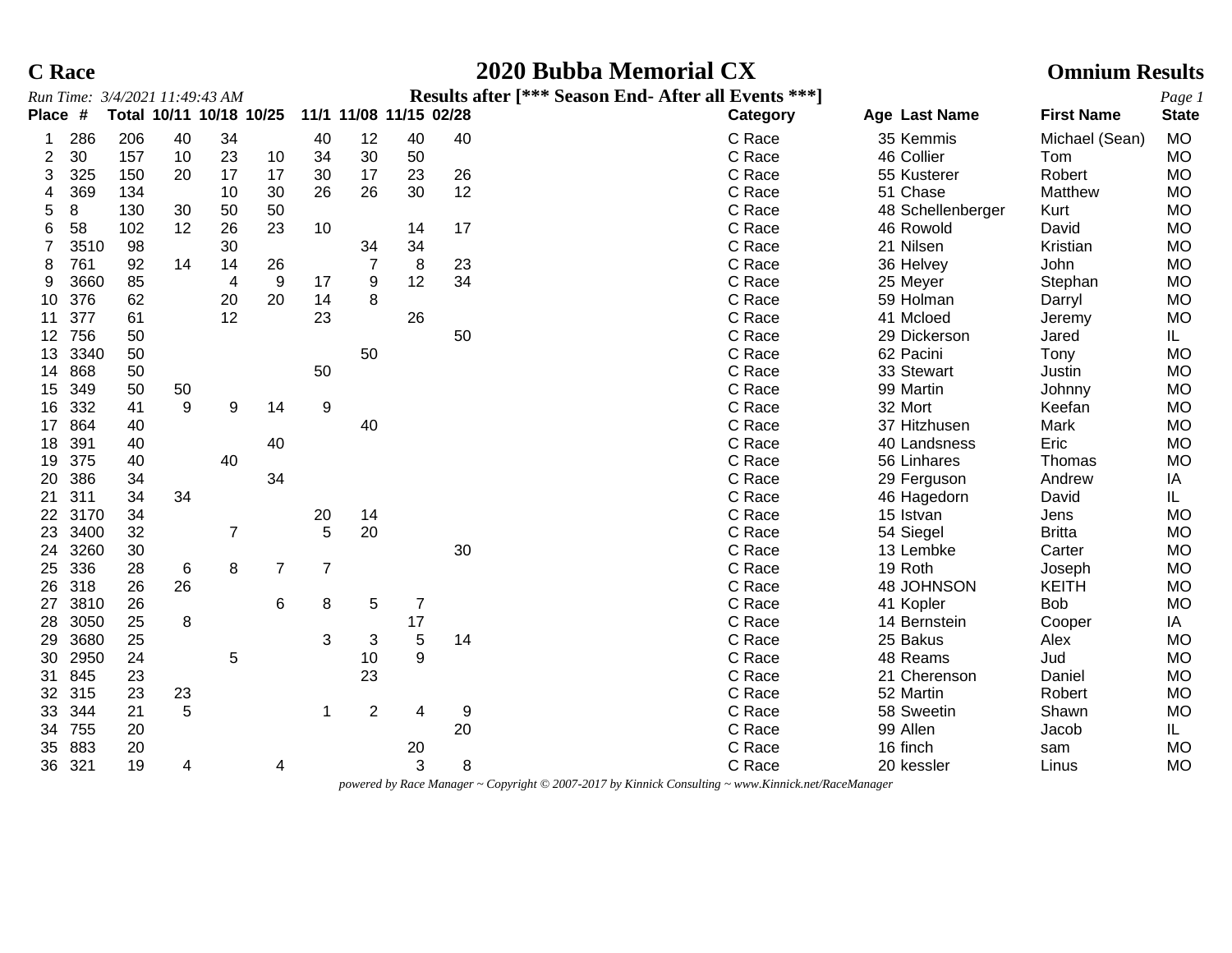### **C Race 2020 Bubba Memorial CX Omnium Results**

|         |      | Run Time: 3/4/2021 11:49:43 AM |    |   |                         |    |   |    |                        | <b>Results after [*** Season End- After all Events ***]</b> |               |                   | Page 2       |
|---------|------|--------------------------------|----|---|-------------------------|----|---|----|------------------------|-------------------------------------------------------------|---------------|-------------------|--------------|
| Place # |      |                                |    |   | Total 10/11 10/18 10/25 |    |   |    | 11/1 11/08 11/15 02/28 | Category                                                    | Age Last Name | <b>First Name</b> | <b>State</b> |
| 37      | 3300 | 19                             |    | 3 | 5                       | 4  |   | 6  |                        | C Race                                                      | 59 Miller     | James             | MO           |
| 38      | 844  | 18                             |    |   |                         | 12 | 6 |    |                        | C Race                                                      | 31 Blaser     | David             | MO           |
| 39      | -277 | 17                             | 17 |   |                         |    |   |    |                        | C Race                                                      | 37 Holder     | Jared             | TN           |
| 40      | 341  | 17                             |    | 6 |                         |    | 4 |    |                        | C Race                                                      | 30 Slavich    | Joe               | MO           |
| 41      | -322 | 15                             | 3  |   |                         |    |   |    |                        | C Race                                                      | 52 Kessler    | Matt              | MO           |
| 42      | 841  | 14                             |    |   | 8                       | 6  |   |    |                        | C Race                                                      | 18 O'Brien    | Patrick           | MO           |
| 43      | 3780 | 12                             |    |   | $12 \,$                 |    |   |    |                        | C Race                                                      | 37 Brewer     | Daniel            | MO           |
| 44      | 754  | 10                             |    |   |                         |    |   |    | 10                     | C Race                                                      | 49 Denham     | Curtis            | MO           |
| 45      | 884  | 10                             |    |   |                         |    |   | 10 |                        | C Race                                                      | 54 Anderson   | Rob               | MO           |
| 46      | 843  |                                |    |   |                         | ົ  |   |    |                        | C Race                                                      | 29 Runzo      | Zach              | MO           |
| 47      | 390  |                                |    |   | ົ                       |    |   |    |                        | C Race                                                      | 41 Johnson    | Damien            | MO           |
| 48      | 335  |                                | 2  |   |                         |    |   |    |                        | C Race                                                      | 21 Roberts    | Jeremy            | MO           |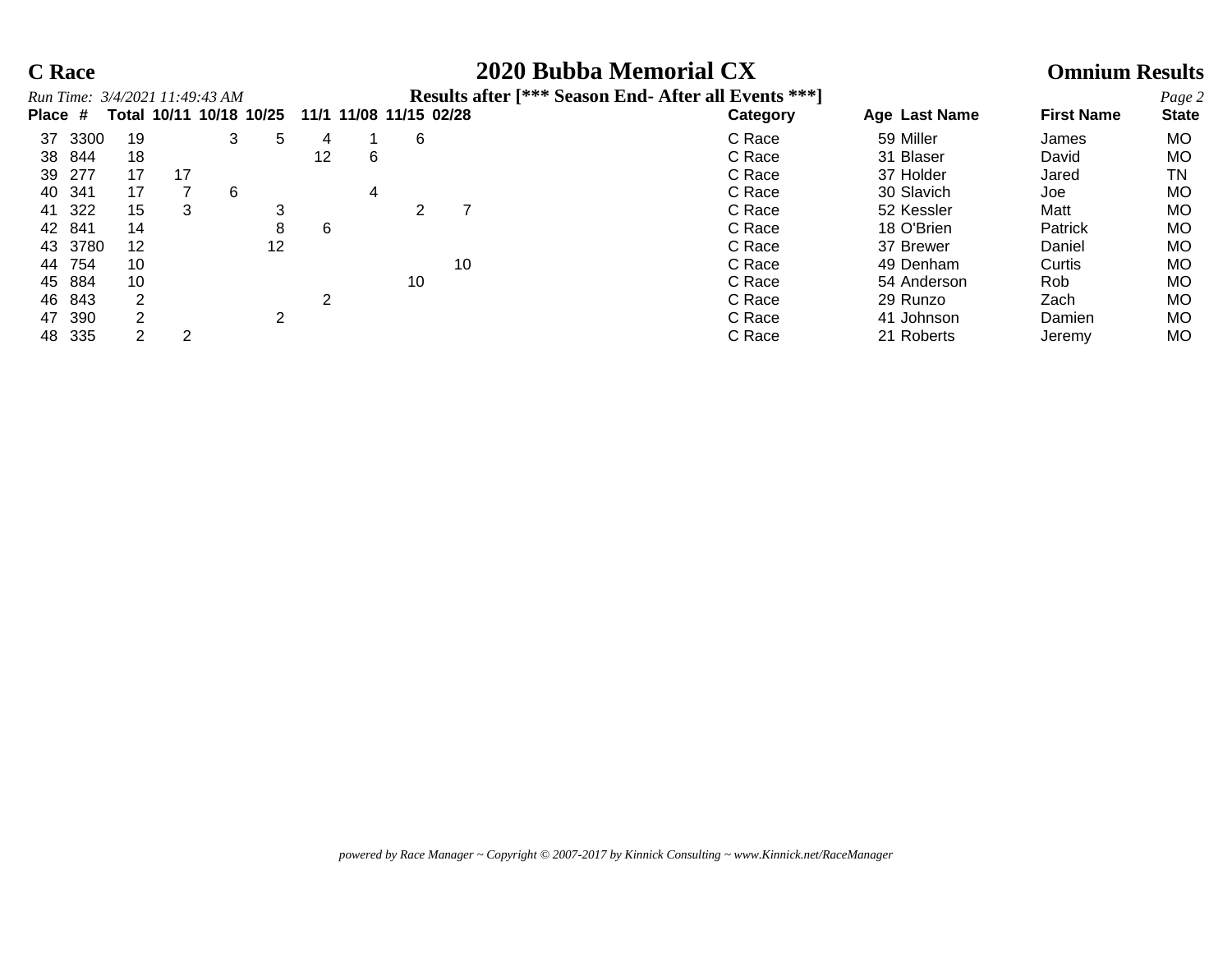### **B Race 2020 Bubba Memorial CX Omnium Results**

|              |      |     |    | Run Time: 3/4/2021 11:49:43 AM |    |    |                |                        | Results after [*** Season End- After all Events ***] |                   |                   | Page 1       |
|--------------|------|-----|----|--------------------------------|----|----|----------------|------------------------|------------------------------------------------------|-------------------|-------------------|--------------|
| <b>Place</b> | #    |     |    | Total 10/11 10/18 10/25        |    |    |                | 11/1 11/08 11/15 02/28 | Category                                             | Age Last Name     | <b>First Name</b> | <b>State</b> |
|              | 304  | 200 | 50 |                                | 50 |    | 50             | 50                     | <b>B</b> Race                                        | 50 Carter         | Paul              | TN           |
| 2            | 285  | 188 | 34 | 50                             | 34 | 30 | 40             |                        | <b>B</b> Race                                        | 39 Link           | Michael           | <b>MO</b>    |
| 3            | 288  | 183 | 40 | 34                             | 26 | 23 | 26             | 34                     | <b>B</b> Race                                        | 55 Olson          | Greg              | MO           |
|              | 287  | 181 | 30 | 40                             | 30 | 34 | 17             | 30                     | <b>B</b> Race                                        | 41 Beals          | Joseph            | MO           |
|              | 3220 | 116 | 20 | 30                             | 23 | 20 | 23             |                        | <b>B</b> Race                                        | 52 Kessler        | Matt              | MO           |
| 6            | 3490 | 110 |    |                                | 20 | 50 | 20             | 20                     | <b>B</b> Race                                        | 99 Martin         | Johnny            | MO           |
|              | 91   | 75  | 12 | 20                             | 10 | 10 | 6              | 17                     | <b>B</b> Race                                        | 53 Monjauze       | Marc              | MO           |
|              | 337  | 74  | 17 | 23                             | 17 | 17 |                |                        | <b>B</b> Race                                        | 50 Kobush         | Travis            | <b>MO</b>    |
| 9            | 3150 | 69  |    | 17                             | 9  | 12 | 8              | 23                     | <b>B</b> Race                                        | 52 Martin         | Robert            | <b>MO</b>    |
| 10           | 13   | 63  | 23 |                                | 12 | 14 | 14             |                        | <b>B</b> Race                                        | 52 Weiss          | Michael           | <b>MO</b>    |
| 11           | 3840 | 56  |    |                                |    |    | 30             | 26                     | <b>B</b> Race                                        | 50 Westerbeck     | <b>Brett</b>      |              |
| 12           | 373  | 52  |    | 26                             |    | 26 |                |                        | <b>B</b> Race                                        | 33 Roeleveld      | Matthew           | MO           |
| 13           | 54   | 41  | 10 | 14                             | 5  | 8  | 4              |                        | <b>B</b> Race                                        | 56 Dooley         | Tim               | MO           |
| 14           | 757  | 40  |    |                                |    |    |                | 40                     | <b>B</b> Race                                        | 99 Lysdahl        | Zach              | IL.          |
| 15           | 846  | 40  |    |                                |    | 40 |                |                        | <b>B</b> Race                                        | 34 Attebury       | <b>Brad</b>       | IL.          |
| 16           | 3650 | 40  |    |                                | 40 |    |                |                        | <b>B</b> Race                                        | 52 Babcock        | Steven            | <b>MO</b>    |
| 17           | 3530 | 34  |    |                                |    |    | 34             |                        | <b>B</b> Race                                        | 38 Loudermilk     | Derek             | <b>MO</b>    |
| 18           | 346  | 26  | 26 |                                |    |    |                |                        | <b>B</b> Race                                        | 42 Webb           | Keith             | MO           |
| 19           | 378  | 25  |    | 12                             | 4  |    | 9              |                        | <b>B</b> Race                                        | 37 Brewer         | Daniel            | <b>MO</b>    |
| 20           | 800  | 19  |    |                                |    | 9  | $10$           |                        | <b>B</b> Race                                        | 48 Schellenberger | Kurt              | MO           |
| 21           | 3350 | 15  |    |                                | 8  |    | $\overline{7}$ |                        | <b>B</b> Race                                        | 21 Roberts        | Jeremy            | <b>MO</b>    |
| 22           | 388  | 14  |    |                                | 14 |    |                |                        | <b>B</b> Race                                        | 30 Gonzalez       | Luisalberto       | <b>MO</b>    |
| 23           | 351  | 14  | 14 |                                |    |    |                |                        | <b>B</b> Race                                        | 21 Nilsen         | Kristian          | <b>MO</b>    |
| 24           | 8680 | 12  |    |                                |    |    | 12             |                        | <b>B</b> Race                                        | 33 Stewart        | Justin            | MO           |
| 25           | 379  | 10  |    | 10                             |    |    |                |                        | <b>B</b> Race                                        | 33 Bourbonnais    | Jack              | MO           |
| 26           | 381  | 9   |    | 9                              |    |    |                |                        | <b>B</b> Race                                        | 41 Kopler         | <b>Bob</b>        | <b>MO</b>    |
| 27           | 393  |     |    |                                |    |    |                |                        | <b>B</b> Race                                        | 35 Peters         | Kayce             | <b>MO</b>    |
| 28           | 392  | 6   |    |                                | 6  |    |                |                        | <b>B</b> Race                                        | 49 TerMaat        | <b>Brian</b>      | MO           |
| 29           | 867  | 5   |    |                                |    |    | 5              |                        | <b>B</b> Race                                        | 45 Amos           | <b>Brandon</b>    | <b>MO</b>    |

*powered by Race Manager ~ Copyright © 2007-2017 by Kinnick Consulting ~ www.Kinnick.net/RaceManager*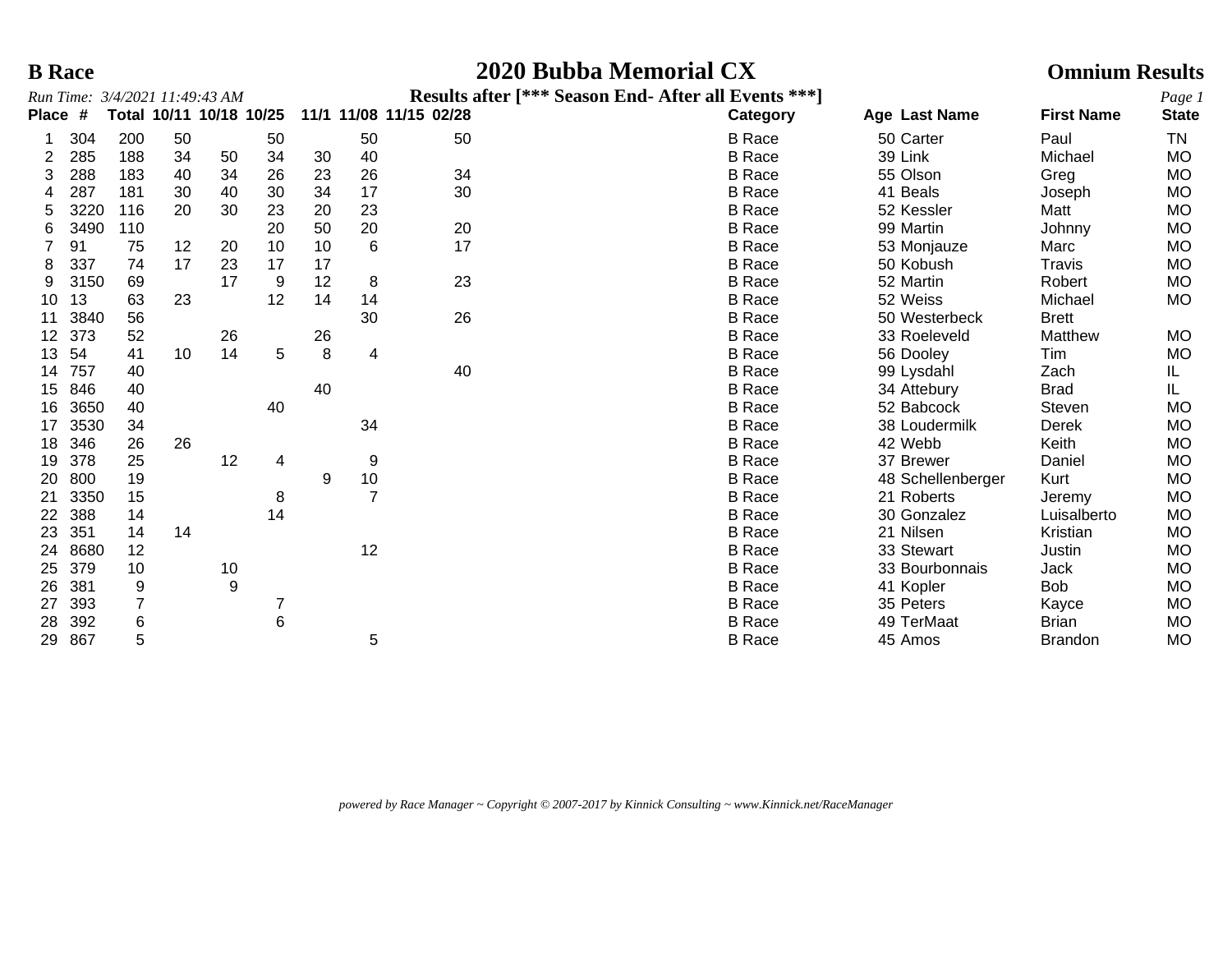## **A Race 2020 Bubba Memorial CX Omnium Results**

|              |      | Run Time: 3/4/2021 11:49:43 AM |    |                   |    |    |                        |    |    | Results after [*** Season End- After all Events ***] |               |                   | Page 1       |
|--------------|------|--------------------------------|----|-------------------|----|----|------------------------|----|----|------------------------------------------------------|---------------|-------------------|--------------|
| <b>Place</b> | #    | Total                          |    | 10/11 10/18 10/25 |    |    | 11/1 11/08 11/15 02/28 |    |    | Category                                             | Age Last Name | <b>First Name</b> | <b>State</b> |
|              | 300  | 260                            | 30 | 40                | 50 | 50 | 50                     | 40 |    | A Race                                               | 42 Miller     | Daniel            | MO.          |
| 2            | 299  | 218                            | 50 | 26                | 34 | 40 | 34                     | 34 |    | A Race                                               | 44 Johnson    | Josh              | MO           |
| 3.           | 333  | 184                            | 34 | 30                | 30 | 30 | 30                     | 30 |    | A Race                                               | 28 Okenfuss   | Jon               | <b>MO</b>    |
|              | 354  | 163                            | 40 | 23                | 40 | 34 | 26                     |    |    | A Race                                               | 37 Clark      | Devin             | <b>MO</b>    |
| 5.           | 284  | 160                            | 20 | 50                |    |    | 40                     | 50 |    | A Race                                               | 30 Seggebruch | Spencer           | MO           |
| 6.           | 316  | 136                            | 23 |                   | 23 |    | 17                     | 23 | 50 | A Race                                               | 37 Hynes      | Matthew           | <b>MO</b>    |
|              | 319  | 132                            | 17 | 9                 | 20 | 26 | 10                     | 20 | 30 | A Race                                               | 18 Jones      | Atticus           | MO           |
| 8            | 350  | 129                            | 26 | 17                | 26 | 23 | 20                     | 17 |    | A Race                                               | 48 Cooper     | Craig             | <b>MO</b>    |
|              | 310  | 86                             |    | 10                | 14 | 14 | 14                     |    | 34 | A Race                                               | 40 Grace      | <b>Brian</b>      | МO           |
| 10           | 323  | 71                             | 14 | 14                | 17 | 17 | 9                      |    |    | A Race                                               | 42 Bell       | Jonathan          | <b>MO</b>    |
|              | 348  | 64                             | 10 | 8                 | 12 | 12 | 8                      | 14 |    | A Race                                               | 39 Gatto      | Vince             | MO           |
| 12           | 383  | 60                             |    | 20                |    |    |                        |    | 40 | A Race                                               | 25 Switzer    | Mason             | <b>MO</b>    |
| 13           | 352  | 41                             | 9  | 12                | 10 | 10 |                        |    |    | A Race                                               | 35 Lang       | Andrew            | MO           |
| 14           | 365  | 39                             |    | 6                 |    | 9  | 12                     | 12 |    | A Race                                               | 52 Babcock    | Steven            | <b>MO</b>    |
| 15           | 380  | 34                             |    | 34                |    |    |                        |    |    | A Race                                               | 37 Boyce      | Wesley            | MO           |
| 16           | 389  | 34                             |    |                   | 8  |    |                        |    | 26 | A Race                                               | 39 Piepert    | Scott             | IL.          |
| 17           | 9001 | 26                             |    |                   |    |    |                        | 26 |    | A Race                                               | 53 Harre      | Chris             | MO           |
| 18           | 875  | 23                             |    |                   |    |    | 23                     |    |    | A Race                                               | 36 Hartzel    | lan               | <b>MO</b>    |
| 19           | 353  | 21                             | 12 |                   | 9  |    |                        |    |    | A Race                                               | 38 Loudermilk | Derek             | MO           |
| <b>20</b>    | 847  | 20                             |    |                   |    | 20 |                        |    |    | A Race                                               | 40 Murch      | Kater             | MO.          |
| 21           | 394  | 14                             |    |                   |    |    |                        |    |    | A Race                                               | 32 Christison | Derek             | MO           |
| 22           | 8760 | 10                             |    |                   |    |    |                        | 10 |    | A Race                                               | 27 Kukla      | <b>Brian</b>      | <b>MO</b>    |
| 23           | 382  |                                |    |                   |    |    |                        |    |    | A Race                                               | 23 Zoughaib   | William           | MO           |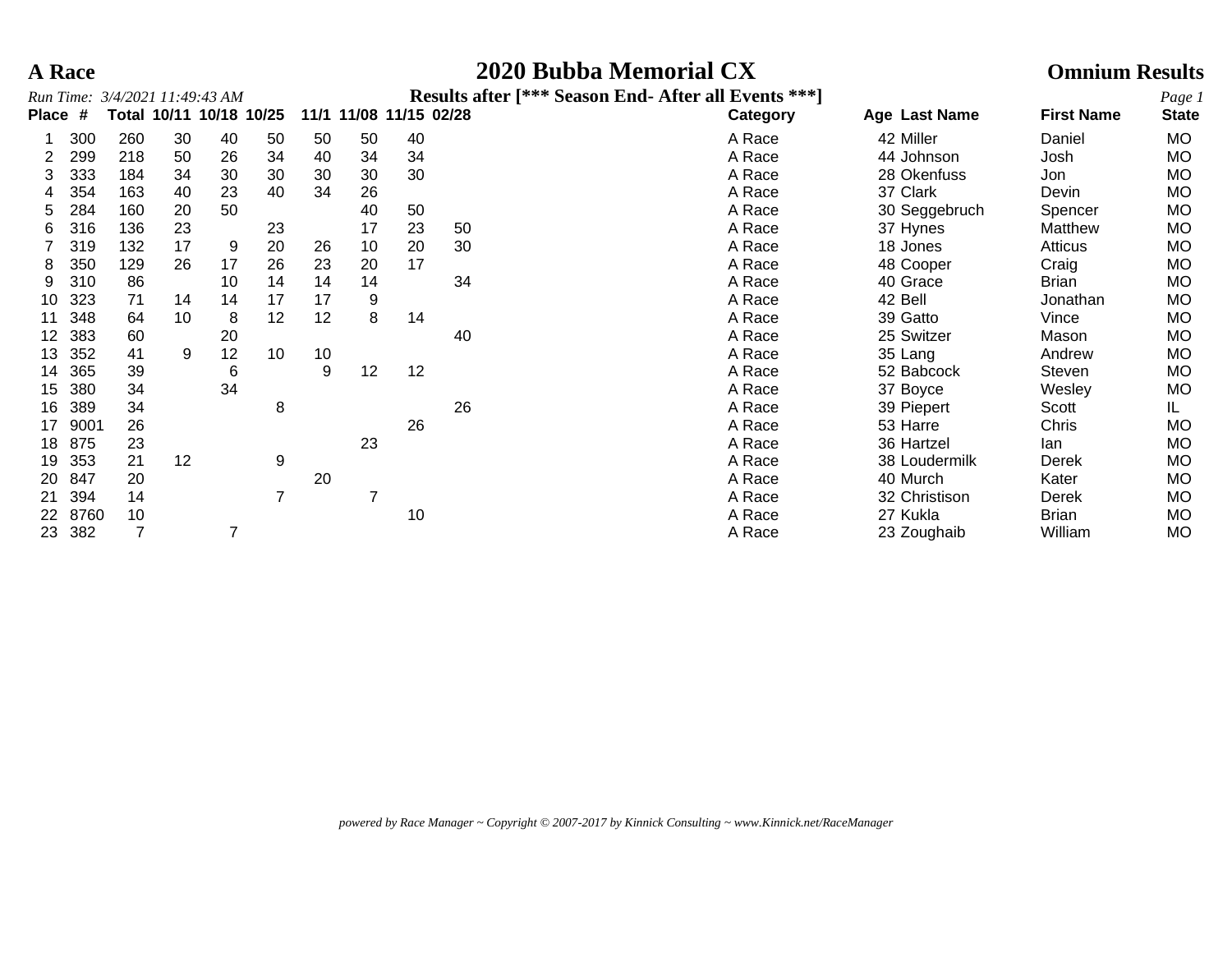### **Masters 40+ 2020 Bubba Memorial CX Omnium Results**

|         |        | Run Time: 3/4/2021 11:49:43 AM |    |    |                         |    |                        |    |    | <b>Results after [*** Season End- After all Events ***]</b> |                  |                   | Page 1       |
|---------|--------|--------------------------------|----|----|-------------------------|----|------------------------|----|----|-------------------------------------------------------------|------------------|-------------------|--------------|
| Place # |        |                                |    |    | Total 10/11 10/18 10/25 |    | 11/1 11/08 11/15 02/28 |    |    | Category                                                    | Age Last Name    | <b>First Name</b> | <b>State</b> |
|         | 360    | 196                            |    | 26 | 50                      | 40 | 40                     |    | 40 | Masters 40+                                                 | 46 Nelson        | James             | MO.          |
|         | 306    | 150                            | 50 |    |                         |    |                        | 50 | 50 | Masters 40+                                                 | 46 Bernstein     | Jason             | ΙA           |
| 3.      | 3180   | 104                            |    | 30 | 40                      | 34 |                        |    |    | Masters 40+                                                 | 48 JOHNSON       | <b>KEITH</b>      | MO.          |
| 4       | 295    | 63                             | 40 | 23 |                         |    |                        |    |    | Masters 40+                                                 | 48 Reams         | Jud               | MO.          |
| 5.      | 865    | 50                             |    |    |                         |    | 50                     |    |    | Masters 40+                                                 | 48 McManemy      | Dan               | MO.          |
| 6       | 396    | 50                             |    |    |                         | 50 |                        |    |    | Masters 40+                                                 | 99 Rines         | John              |              |
|         | 361    | 50                             |    | 50 |                         |    |                        |    |    | Masters 40+                                                 | 41 Wachter       | Ryan              | MO.          |
| 8       | 3910   | 40                             |    |    |                         |    |                        | 40 |    | Masters 40+                                                 | 40 Landsness     | Eric              | MO.          |
| 9       | 362    | 40                             |    | 40 |                         |    |                        |    |    | Masters 40+                                                 | 43 Bridal        | Ron               |              |
| 10      | 760    | 34                             |    |    |                         |    |                        |    | 34 | Masters 40+                                                 | 44 Wingbermuehle | Rvan              | MO           |
| 11      | 3110   | 34                             |    | 34 |                         |    |                        |    |    | Masters 40+                                                 | 46 Hagedorn      | David             | IL           |
|         | 12 308 | 20                             |    | 20 |                         |    |                        |    |    | Masters 40+                                                 | 47 BETTS         | Aaron             | MO.          |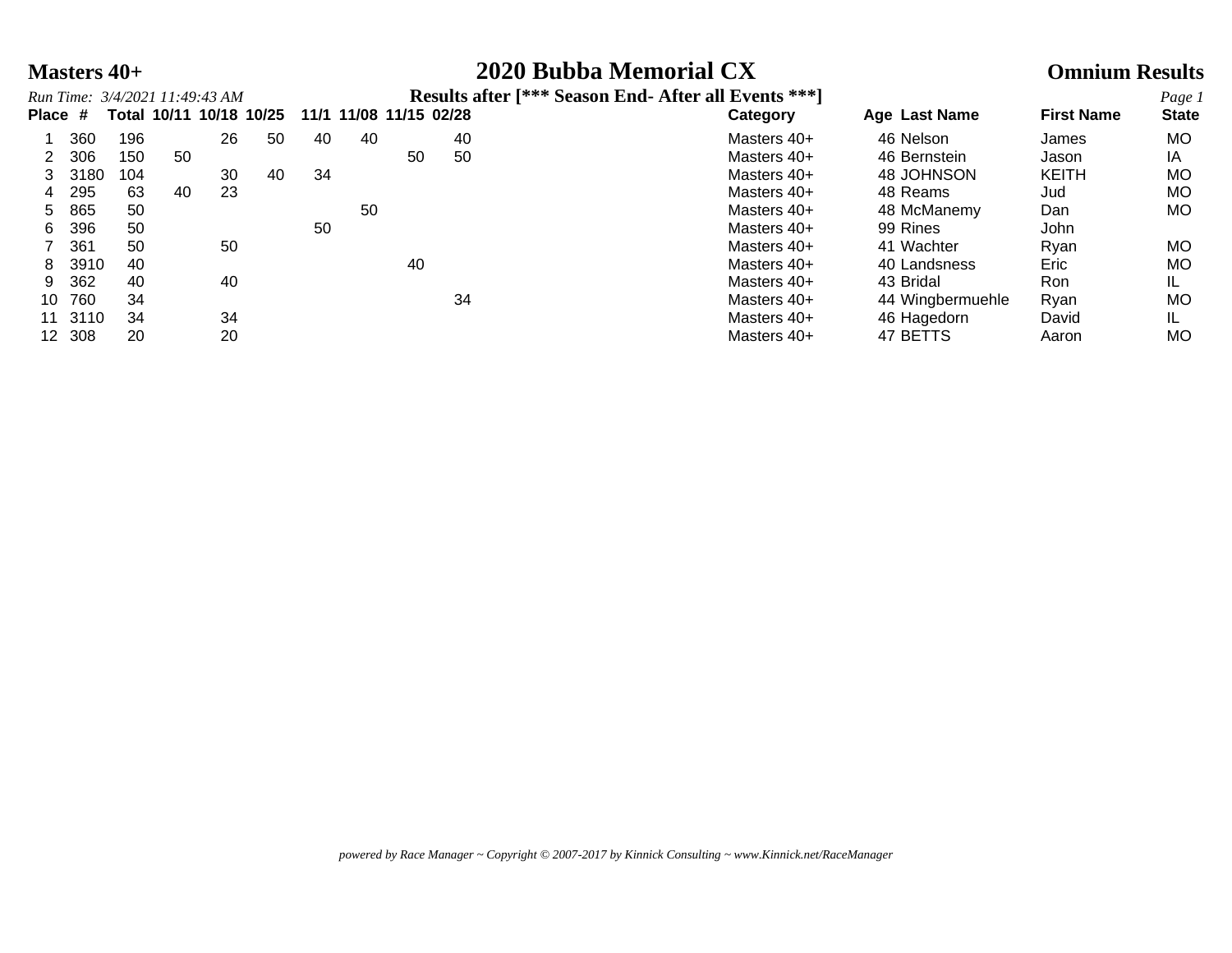# **Women Masters 40+ 2020 Bubba Memorial CX Omnium Results**<br>**Possils ofter [\*\*\* Soson End. After all Events \*\*\*]**

*Run Time: 3/4/2021 11:49:43 AM* **Results after [\*\*\* Season End- After all Events \*\*\*]** *Page 1*

|         |       | Run Time: 3/4/2021 11:49:43 AM |    |     |                         |    |     |                        | Results after 1 with Season Eng- After all Events with |               |                   | Page.        |
|---------|-------|--------------------------------|----|-----|-------------------------|----|-----|------------------------|--------------------------------------------------------|---------------|-------------------|--------------|
| Place # |       |                                |    |     | Total 10/11 10/18 10/25 |    |     | 11/1 11/08 11/15 02/28 | Category                                               | Age Last Name | <b>First Name</b> | <b>State</b> |
|         | -343  | 300                            | 50 | -50 | 50                      | 50 | -50 | -50                    | Masters 40+ (W)                                        | 53 strahan    | amy               | МO           |
|         | 298   | 194                            | 40 |     | 40                      | 34 | 40  | -40                    | Masters 40+ (W)                                        | 58 Dattilo    | Lisa Kay          | <b>MO</b>    |
|         | 309   | 74                             | 34 |     |                         | 40 |     |                        | Masters 40+ (W)                                        | 49 DeZego     | Suzanne           | <b>MO</b>    |
|         | - 359 | -40                            |    | 40  |                         |    |     |                        | Masters 40+ (W)                                        | 52 Henski     | Holly             |              |
|         | 5 877 | 34                             |    |     |                         |    |     | 34                     | Masters 40+ (W)                                        | 52 Rabun      | Peggy             | <b>MO</b>    |
|         |       |                                |    |     |                         |    |     |                        |                                                        |               |                   |              |

*powered by Race Manager ~ Copyright © 2007-2017 by Kinnick Consulting ~ www.Kinnick.net/RaceManager*